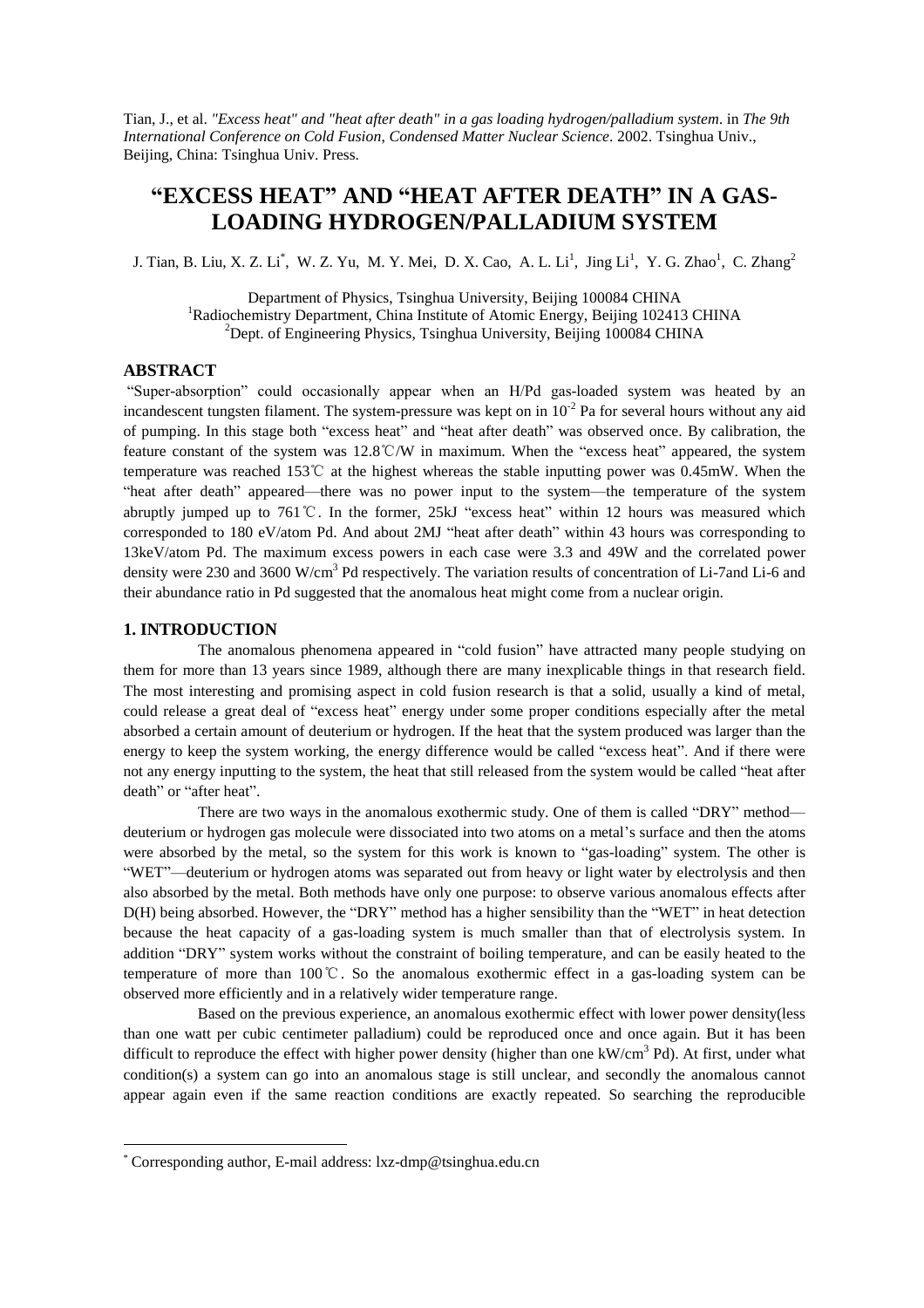condition(s) for an anomalous exothermic effect with high power density would be a long-term task in cold fusion research.

Hydrogen has often been considered to be a control in either DRY or WET method since the research comes to the world. That is to say. The difference between hydrogen and deuterium interacted with the same kind of metal is regarded as a criterion by which whether a system is in the anomalous stage. This criterion seem to be reasonable for most cold fusion experiments  $[1-3]$ . But is this criterion always right for all of the cases that anomalous phenomena appear? Does not the anomalous really exist when the hydrogen react with a metal (take Pd for example)?

Here we report an observation of an unusual anomalous phenomenon in a "DRY" system, although it has not been reproduce yet. Because it was observed in a H/Pd system, but not D/Pd system, it is worthwhile to report here in parallel with other H/Pd work reported in ICCF-9.

# **2. EXPERIMENTAL**

#### 2.1 Experimental system

Figure 1 shows the schematic of the experimental system. The double-Jacket stainless steel cell that we called reaction chamber has internal dimension  $\phi = 10$ cm and h=16cm, with useful capacity ~1.3dm<sup>3</sup>. Palladium wire (99.99%) is made by the Institute of Aero-astronaut Ministry of China, with dimension of  $\phi$  $0.01 \times h177$ cm (~ $1.4 \times 10^{-2}$ cm<sup>3</sup>). Before the experiment, the Pd wire was immersed in acetone and ethanol, respectively, for 20 minutes; then, cleaned by distilled water to get rid of impurities on the surface. Afterwards the wire was wound on a quartz frame. A platinum resistance thermometer and a piece of tungsten filament (it was taken from a small bulb of electrical light of  $12 \text{ volts} \times 8 \text{ watts}$ ) were put in between the frame, the former was for reading the temperature of Pd wire and the latter was for dissociating the hydrogen molecule into atoms. All of the electrical leads were introduced through an aero-connector to outside circuit. The reaction chamber was evacuated by a rotary pump (4 l/sec), and the pressure of the chamber was monitored by a vacuum gauge (RZJ-1D). The hydrogen gas was supplied by Beijing Huayuan Gas Company (Purity 99.99%). An electrical power supplier for heating Pd, W wire was a DC power (WYK-302B Model), which was made by Jintong Electronic Apparatus Limited Company, Yangzhou, China. Several high-precision digital multi-meters (DT-9203) were used for recording the voltages and currents of Pd and W circuits and the temperature of Pd and the ambient.



Figure 1. Schematic of H/Pd gas-loading system: 1-hydrogen gas bottle 2-adjust valve 3-mechanical pump 4-vacuum gauge 5-stainless steel reaction chamber 6-Pd wire 7-Pt thermometer for system temperature 8-quarz frame 9-tungsten filament 10-Pt thermometer for room temperature  $11-4$   $1/2$ digital multi-meter 12-dual DC power supply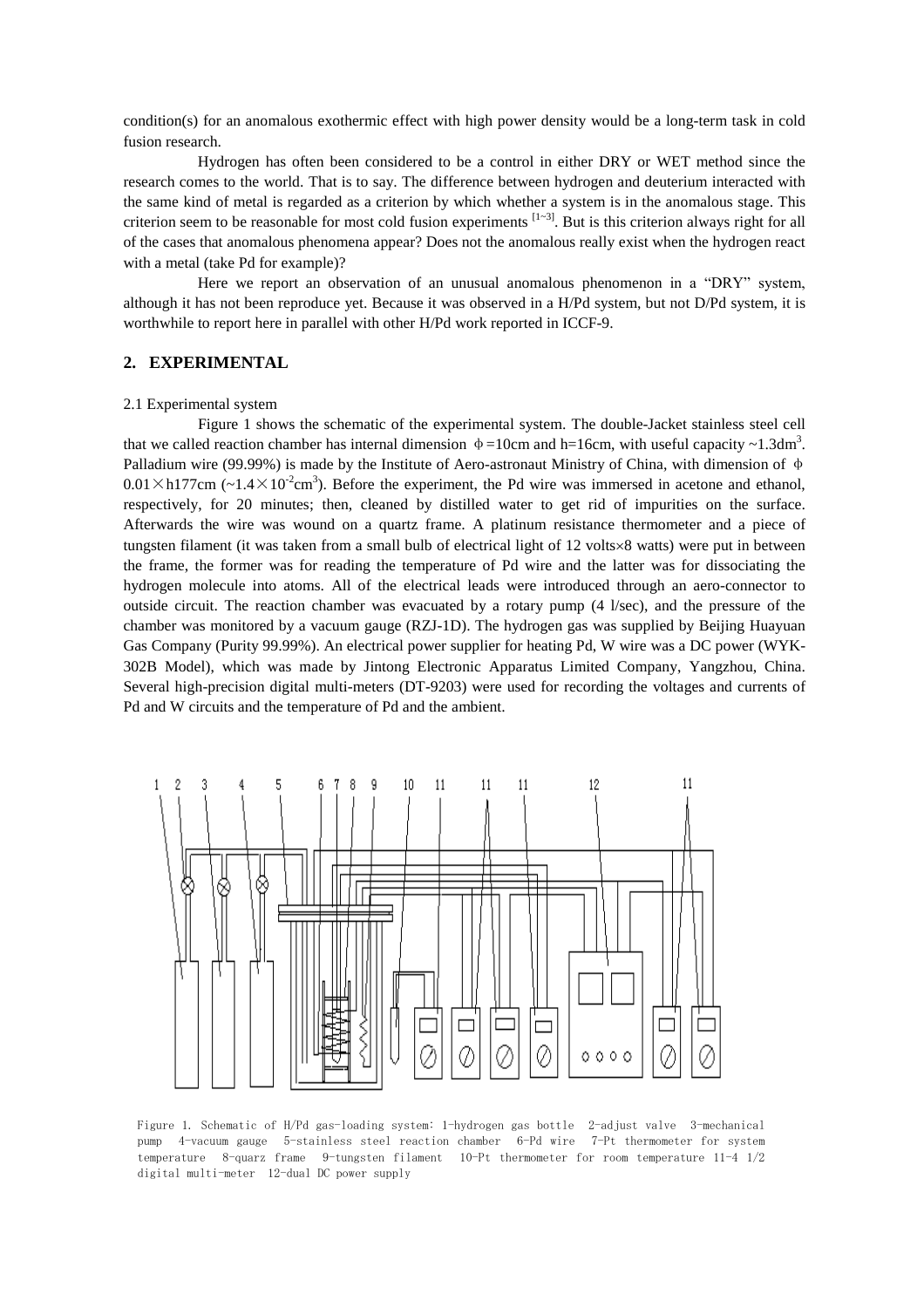#### 2.2 Calibration

In order to determine whether anomalous effects do exist in a system, its "normal"behavior should be carefully settled in advance. So the calibration for the system of Figure 1 was carried out in vacuum first. The system was pumped to 3~5Pa, then, the Pd wire was heated by an electrical current. When the temperature of the system reached a steady-state, a pair of data (temperature and the power input) were recorded. The heating power was enhanced step by step to make the calibration curve. The same sequence was done when heating of tungsten filament replaced heating of Pd wire. The results of two calibrations are listed in Table 1. The system constants  $(k)$  were obtained by the ratio of the temperature difference  $(\Delta T)$  to the corresponding variation of the input power  $(\Delta P)$ , i.e.

$$
k = \Delta T / \Delta P
$$
 (°C/W).

From table1 we can see that the system behavior has a general concordance whether Pd or W wire was heated. As the system temperature increased step by step, the constant got smaller and smaller gradually. This implied that the heat lost rate of the system would be larger in higher temperature range than that in the lower temperature.

| Heater | Temperature range $(\mathcal{C})$ |              |               |                |
|--------|-----------------------------------|--------------|---------------|----------------|
|        | $20 \sim 40$                      | $40 \sim 60$ | $60^{\sim}80$ | $80^{\sim}120$ |
| Pd     | 12.4                              |              | 8.9           | 6.3            |
| W      | 12.8                              | 9.4          | 8.8           |                |

Table 1. System constant  $\frac{1}{2}$  (°C/W) calibration results

### **3. EXPERIMENTAL PROCESS AND RESULTS**

## 3.1 Heating tungsten wire for gas-loading

As described in previous investigation<sup>[4]</sup>, an incandescent tungsten filament could help hydrogen to be loaded into Pd lattice. So we evacuated the chamber at room temperature until the system pressure was less than 4 Pa. At this time, the resistance of Pd wire was of 23.20 Ohms, which was taken as  $R_0$ . Then the hydrogen gas was introduced into the reaction chamber. The pressure read by vacuum gauge wasp= $1\times10^{5}$ Pa. Then we evacuated the chamber again, but kept the system pressure at  $2 \times 10^2$  Pa by co-adjusting the valves of  $H_2$  bottle and the pumping speed. At the same time we carefully controlled the electrical power to tungsten filament and heated the tungsten filament to about 2400K. After 20 minutes the power on tungsten filament was turned off. Then let the H<sub>2</sub> be introduced into the chamber again ( $P(H_2) \approx 1$  atm.) for 12 hours. The resistance ratio of Pd wire reached  $R/R_0=1.07$  which was corresponding to a loading ratio of  $x=[H]/[Pd]$ ~0.05. This value is not too high.

## 3.2 "Excess heat"

When we turned on the pump again to evacuate the chamber, the unexpected phenomenon appeared: the system pressure was down to 0.01 Pa, which is the best vacuum an ordinary mechanical pump can achieve. When the pump was turn off the pressure was unbelievably unchanged. Supplied an electrical power to Pd wire ( $I_{\text{nd}}=4\text{mA}$ ,  $V_{\text{nd}}=0.1V$ ) for 12 hours the temperature of Pd rose by about 42 ℃ (Figure 2). Even curiously the pressure was keeping on at 0.01 Pa for 12 hours. The "excess heat" can be easily calculated by the following equation:

$$
ExcessHeat = \int_{t_1}^{t_2} \left(\frac{\Delta T}{k} - I_{pt} V_{pt}\right) dt
$$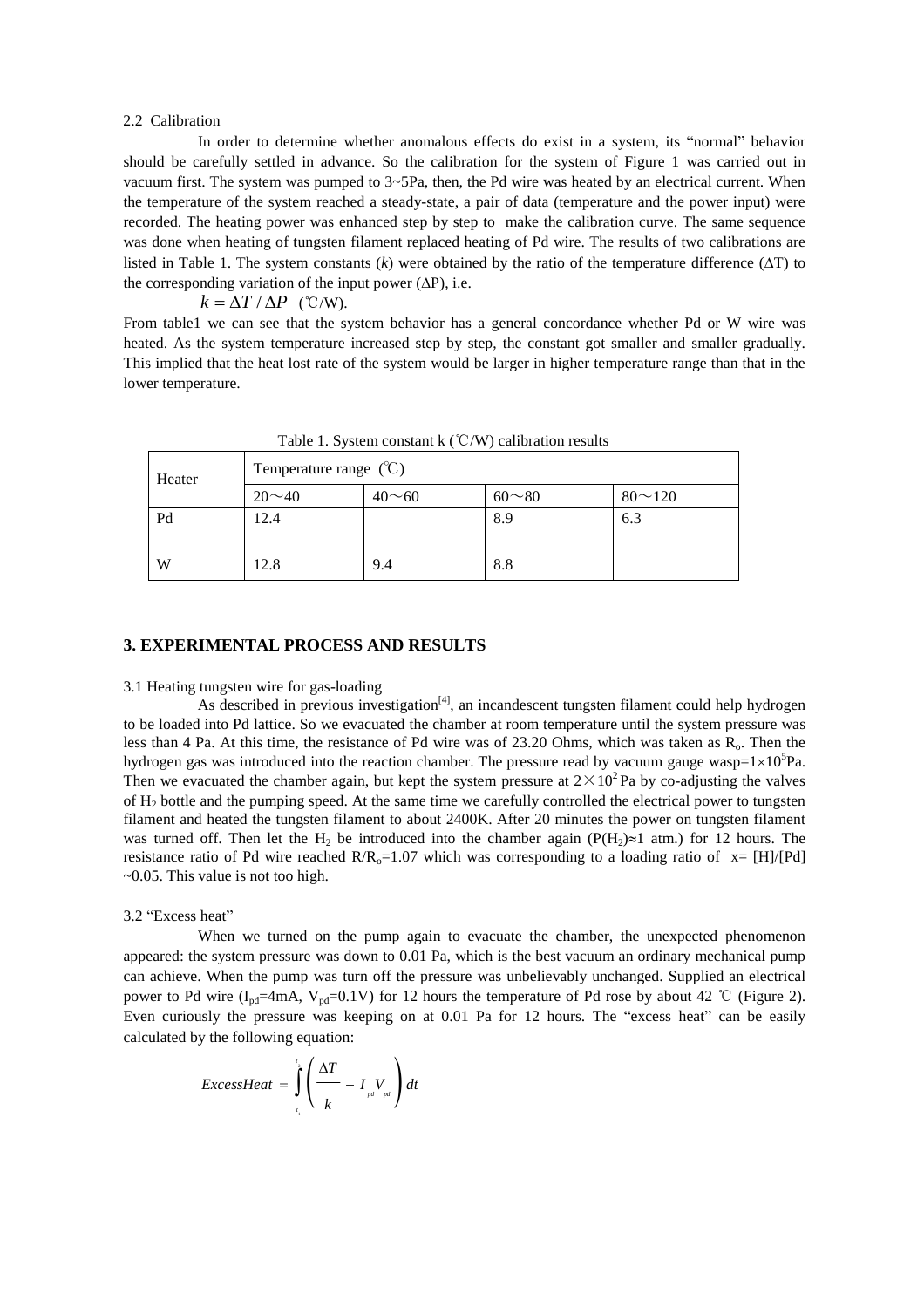Within 12 hours the "excess heat" is about 28 kilo-Joules, which is corresponding to 180 eV/atom Pd, and the maximum power in this case is 3.2 W, which corresponds to a maximum power density of 230 W/cm<sup>3</sup> Pd (Figure 2).



Figure 2. The variation of the temperature of Pd wire(Tpd,circle), the system pressure(P-Pa,square) and the electrical power on Pd wire(P-mW,triangle) during the "excess heat" period

## 3.3 "Heat after death"

Raise the power supplied on Pd wire to 450 mW for 3 hours and then turn off the power. The total energy inputted by the power supplier was less than 5 kilo-Joules and the temperature of Pd was increased about 5℃ at first and then decreased gradually to the original when the power was off. About 2.5 hours after power was off, the temperature of Pd wire was abruptly raise to 760℃ or so and kept at that



Figure 3.The variation of the temperature of Pd wire (Tpd, big circle), the system pressure (P(Pa), square), the electrical power on Pd wire (P(W),triangle) and the room temperature (Trt, small circle) during the "heat after death"period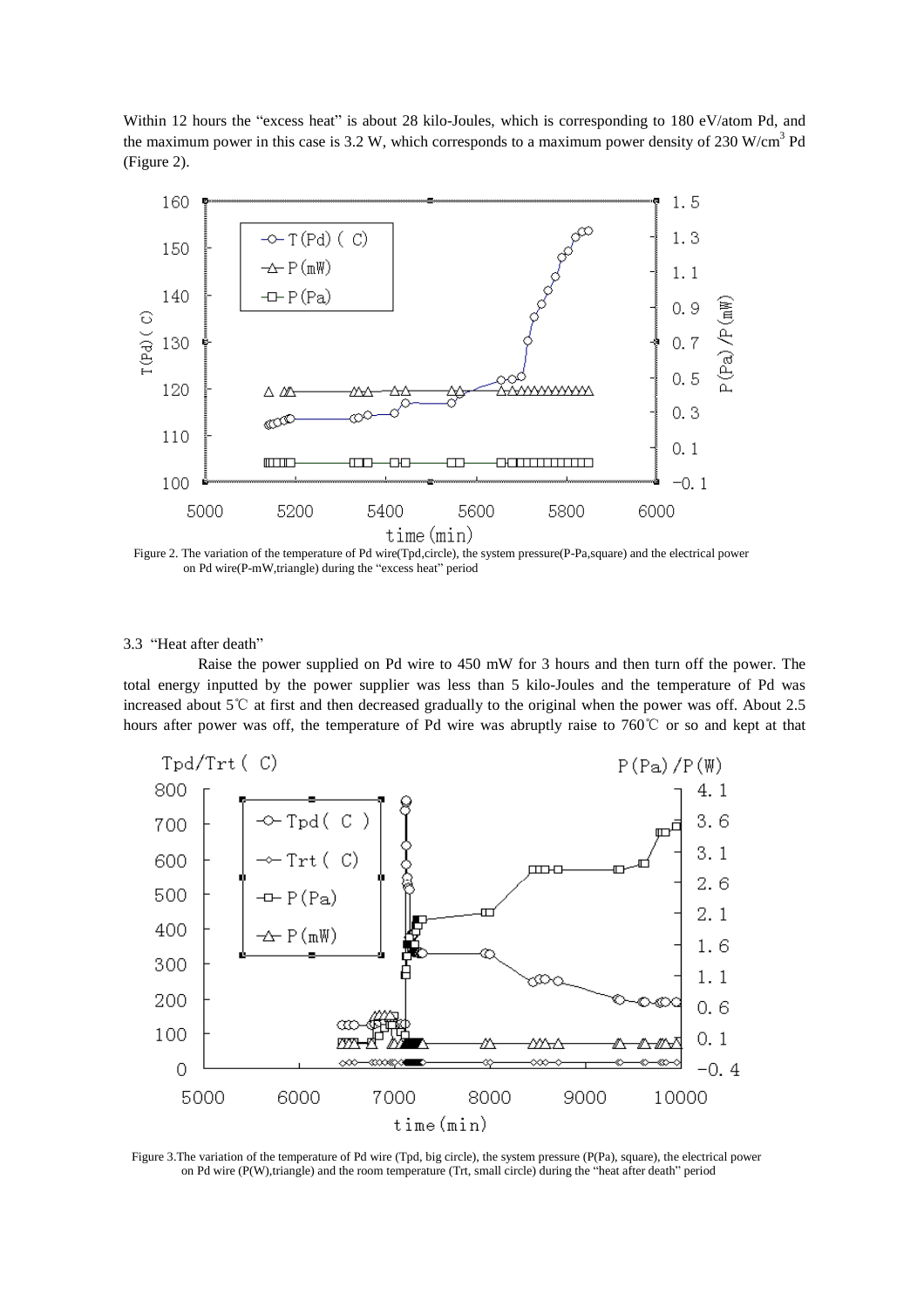temperature for about one minute and then decease rapidly to 373.6℃ within about 40 minutes. After that the Pd temperature was slightly rebounded ~10°C in about 20 minutes. Then the temperature of Pd wire decreased rapidly again. When the temperature was down to 334℃, the rate of Pd temperature decreasing was nearly to zero. The temperature of Pd wire was kept on about 330℃ for 12 hours. Then the temperature started decreasing slowly at rate of about 8℃/h for 10 hours. After a platform of 255℃ occurred for 3 hours, the Pd temperature decreased again at about 6℃/h for another 10 hours. In the last 10 hours of experiment, the decreasing rate became less and less and finally the experiment was stopped intentionally at 190℃. The experiment had lasted for 43 hours since "heat after death" started. The total energy released is about 2 million Joules that corresponds to 13keV/atom Pd. The maximum excess heat power is about 49W and the corresponding power density is  $3.6$ kW/cm<sup>3</sup> Pd. Figure 3 shows the variations of Pd temperature, system pressure, and electrical power supply in this unusual period.

3.4 Variation of Li-6 Li-7 concentration in Pd and the anomaly in abundance ratio



Figure 4. SIMS analysis of Li-6 and Li-7 isotopes on Pd wire surface(the solid circle and triangle show the data for the virgin Pd wire; the open circle and triangle show the data for the sample with anomalous heat.)

In order to examine the variation of isotope concentrations of Li-6 and Li-7, and their abundance ratio before and after the unusual experiment, the sample of the Pd wires used in this experiment and a virgin one were tested by a SIMS (ims-6f), which was made by CAMECA Company of France. The results are shown as in Figures 4 and 5. The figures show that the concentrations of Li-6 and Li-7 have changed a lot before and after the abovementioned process. The total amounts of Li-6 and Li-7 increased by a factor of 4 on the Pd surface in comparison with those of the virgin sample. The time axis in figure 4 and 5 is a measurement of the depth from the surface of Pd, because the ion bombardment just removes the surface layer along with the time elapse (the rate is about several Anstrons per second). Both of Li-6 and Li-7 were getting less and less when the distance from Pd surface becomes larger. The isotope concentration for Li-6 and Li-7 approaches that of virgin sample when the analysis was carried out in the deep of Pd wire (Fig.4). The abundance ratio of Li-7 and Li-6 varies not as much as the concentration itself. (Fig. 5), but it is always higher in the experimental sample than that in the virgin one on the very surface of palladium.(The abundance ratio of Li-7 and Li-6 for the natural lithium is supposed to be 92.41:7.59=12.18)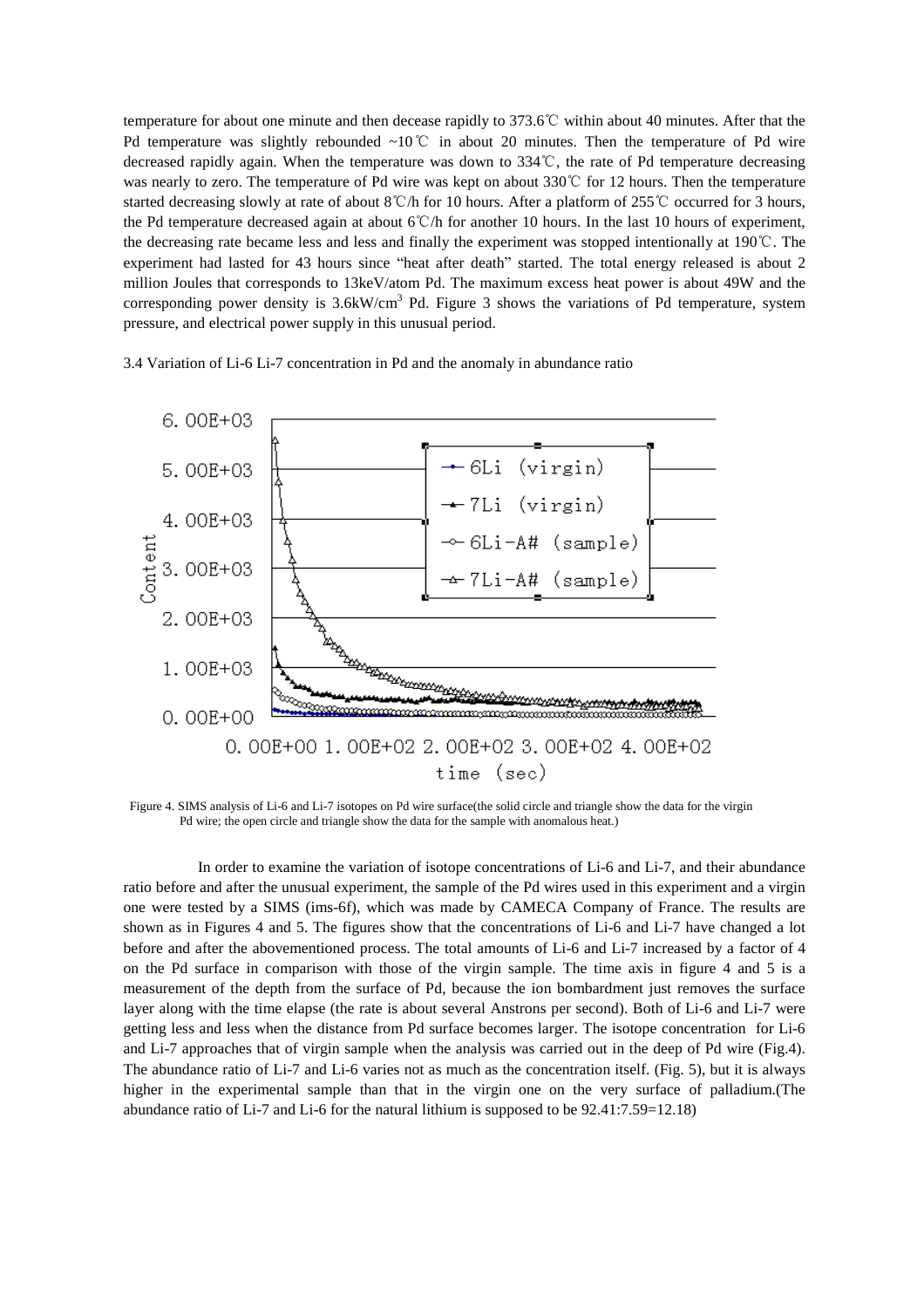

Figure 5. Variation of the abundance ratio of Li-7/Li-6 in Pd. (the solid triangles show the data for the virgin Pd wire; the open triangles show the data for the sample which produced anomalous heat.)

## **4. DISCUSSIONS AND SUGGESTION**

## 4.1 Anomaly and loading ratio

High loading ratio is an important factor for the anomalous effect. But in our opinion, different ratio may be corresponding to different condition under which the anomaly could appear. Although the loading ratio in this experiment is only about 0.05, the anomaly was still observed. No anomaly had be observed in the later experiments for repetition, in which the ratios were all exceeded over 0.1 (0.7 at most). So it may suggest that high loading ratio might not be a necessary condition for the anomaly. If we choose some suitable outside conditions which would just match with the loading ratio, the anomaly might happen spontaneously. If the ratio changed, the corresponding conditions that induce the anomalous should have been readjusted.

#### 4.2 Anomaly and system pressure

Remarkable change of system pressure had be observed before and after the "excess heat" or "heat after death" period. The pressure dropped suddenly from several Pascals to 0.01 Pa (maybe lower than 0.01 Pa because 0.01Pa is just the lowest number in that vacuum-meter). When a high power density of excess heat appeared, the pressure increased with the system temperature at exactly the same time. So we might guess that the system was in a special status -----"Super-absorption"before the anomaly began. The status is characterized by a kind of strong absorption and causes the drop of system pressure obviously.

## 4.3 Anomaly and tungsten filament

The anomaly in our experiment was unexpectedly observed. So it is still unknown that under what condition(s) the system entered the super-absorption status. But we can find by analyzing the experiment process and recordings that the incandescent tungsten filament might play a key role to induce the anomaly, because the absorption was beginning at the same time the applied power on tungsten is turning off. Although it is not clear that how the tungsten affected the absorption of  $H<sub>2</sub>$  by Pd and then to form a positive feedback until "super-absorption" appear, the tungsten surface in very high temperature is very favorable for  $H_2$  to be dissociated into two atoms. Because the newly generated atomic H has a very high chemical activity, some anomalous effects could be induced during the interactions of H atoms with Pd or other atoms.